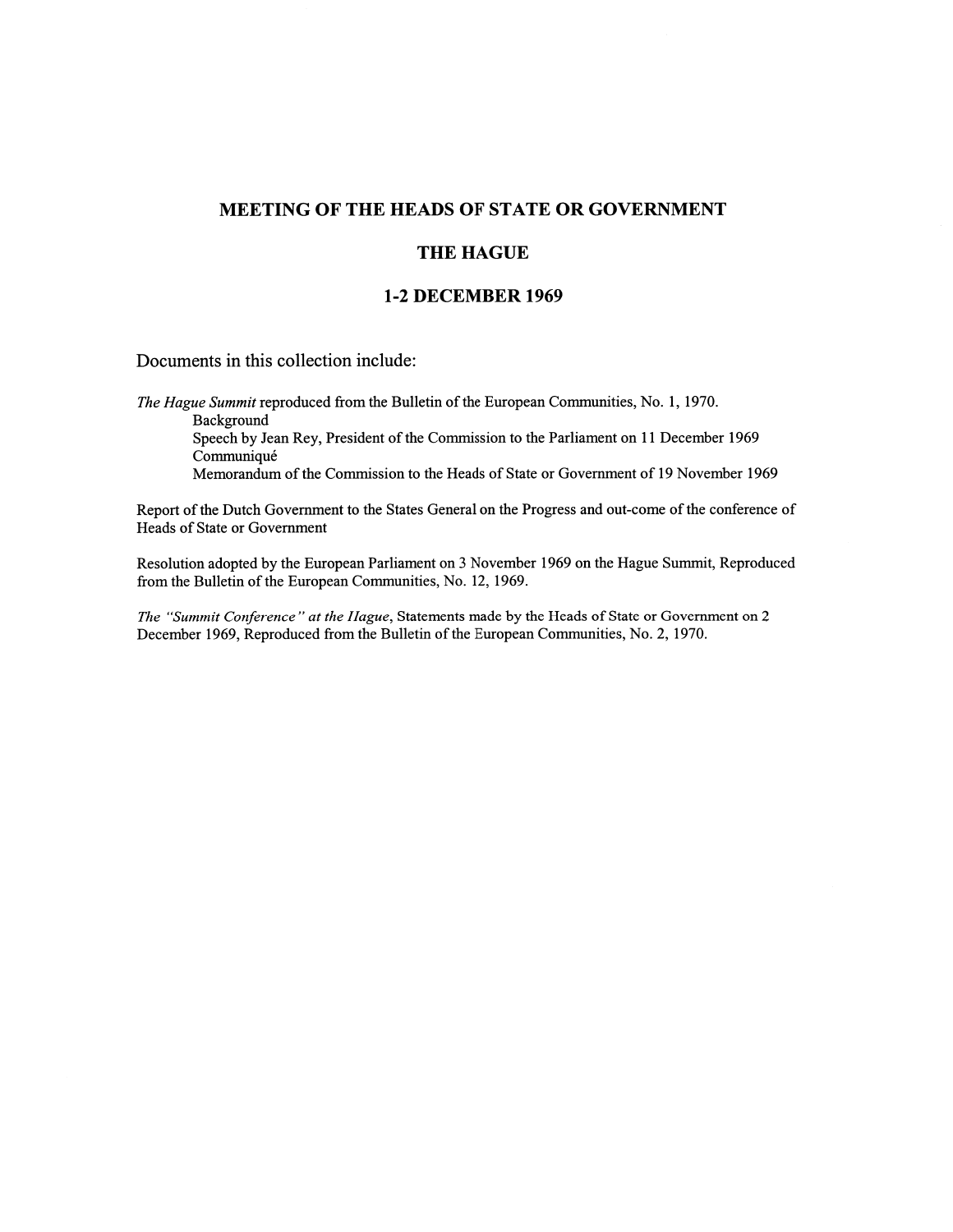## I. THE HAGUE SUMMIT

# I.

At the 76th session of the Council of the European Communities on 22 and 23 July 1969, the French Government laid before the other Governments represented "a proposal for a meeting by the end of the year in The Hague of a conference of Heads of State or Government, with a view to examining the problems arising for the Community, principally in the matter of its completion, its consolidation and its enlargement". This proposal met with the approval of the Council members. At a lunch on the occasion of the 79th session on 15 September 1969, the date of the Summit Conference was fixed for 17 and 18 November 1969. Subsequently, at a press conference held by M. De Koster, Netherlands State Secretary for Foreign Affairs and President-in-office of the Council, and by M. Maurice Schumann, French Foreign Minister, at a lunch in connection with the Council session of 10 November 1969 (86th session), the organization of the Summit and, more especially, the main items for discussion were specified. Ultimately, the date of the Conference was postponed to 1 and 2 December to enable the Foreign Ministers of all the member countries to take part. Prior to the Conference, the European Parliament met in extraordinary session on 3 November 1969 in Luxembourg to determine its attitude to the fundamental problems of European and Community policy. It adopted a resolution which it passed to the Community Governments and to the Council and Commission.

The Commission of the European Communities, for its part, expressed its attitude to the decisions to be adopted in a memorandum to the Conference of Heads of State or Government, submitted to the Governments of the Member States on 19 November 1969.

The Summit Conference was opened on 1 December 1969 in the historic Ridderzaal in the centre of the Binnenhof by M. P.J.S. de Jong, Prime Minister of the Netherlands.2 The same hall had witnessed in May 1948 the European Congress which was the start of the Council of Europe and the European Movement, on 11 November 1967 the twentieth anniversary celebration of the foundation of the European Movement, and on 8 November 1968 the opening by Queen Juliana of the European Parliamentary Congress.

The delegations were led by M. Georges Pompidou, French President, M. Gaston Eyskens, Belgian Prime Minister, M. Willy Brandt, German Chancellor, M. Mariano Rumor, Italian Prime Minister, M. Pierre Werner, Luxembourg Prime Minister, and M. P.J.S. de Jong, Netherlands Prime Minister.

<sup>&</sup>lt;sup>1</sup> Bulletin 12-69, Ch. VIII, "European Parliament".<br><sup>2</sup> M. de Jong's opening speech and the declarations made by the other Heads of State or Government, and published, will be given in full in a chapter of Bulletin 2-1970.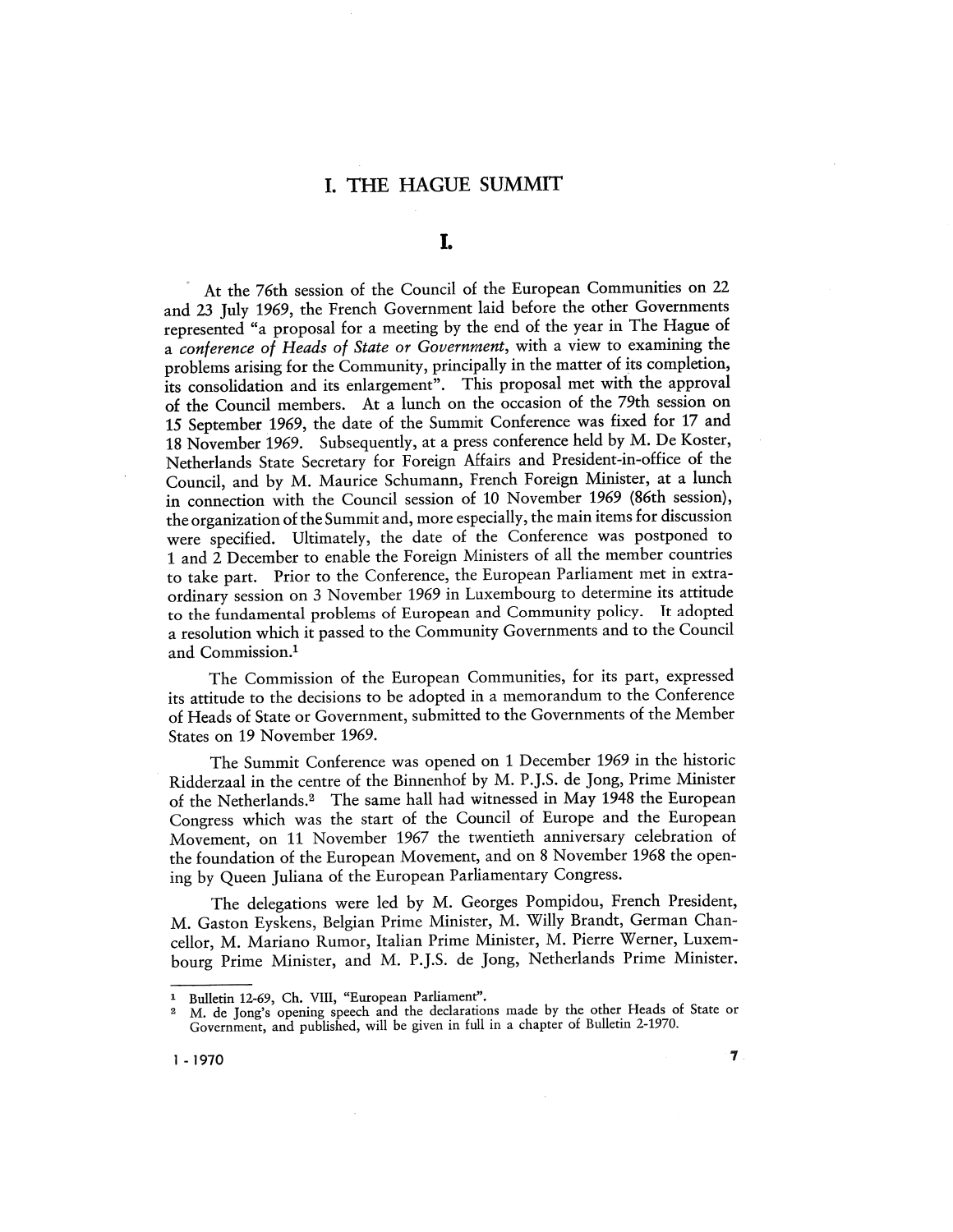The national delegations meeting only on the afternoon of 1 December and on 2 December, with the Commission, represented by M. Rey and M. Martino, in attendance, reached agreement on a number of items, which are indicated in the final communique. The results of the Summit Conference were analysed on 11 December in Strasbourg by M. Rey before the European Parliament, during the annual Joint Meeting between the Community institutions.

M. Rey's address to the European Parliament, the final communiqué of the Conference specifying the elements of agreement between the representatives of the Six, and the Commission memorandum to the Governments on the eve of the Conference are given below.

#### Address by M. Jean Rey to the European Parliament

#### (11 December 1969)

In his address on 11 December 1969 to the European Parliament, the President of the Commission of the European Communities, M. Jean Rey, drew up a balance-sheet of the results of the Conference of Heads of State or Government of the six member countries in The Hague. M. Rey stressed the positive achievements at The Hague and commented on the aspects of European policy on which progress will have to be made in future.

1 . The leading positive factor is the spectacular declaration of the political aims of the Community. At a time when certain circles, mainly outside the Community, were tending to the opinion that it could be regarded as a mere trade preference area, it was essential to make clear to European and world opinion that after twenty years the Community had abandoned none of its political aims. In the three sectors with which it dealt, the Hague Conference gave the Community the means to proceed further.

Firstly, with regard to completion, the Commission sees in the events at the end of 1969 a proof that it was right not to propose any extension of the transitional phase. This decision was not easy for the Commission to take, nor was it easily accepted outside. Only recently, this or that member of the European Parliament was publicly asking whether the transition period should not be prolonged because certain tasks which should, in the normal way, have been completed by the end of 1969, would probably not be done with until the following year. Developments have shown that the Community was right not to delay the entry on the final phase.

<sup>&</sup>lt;sup>1</sup> See Part Two, Ch. IV, European Parliament.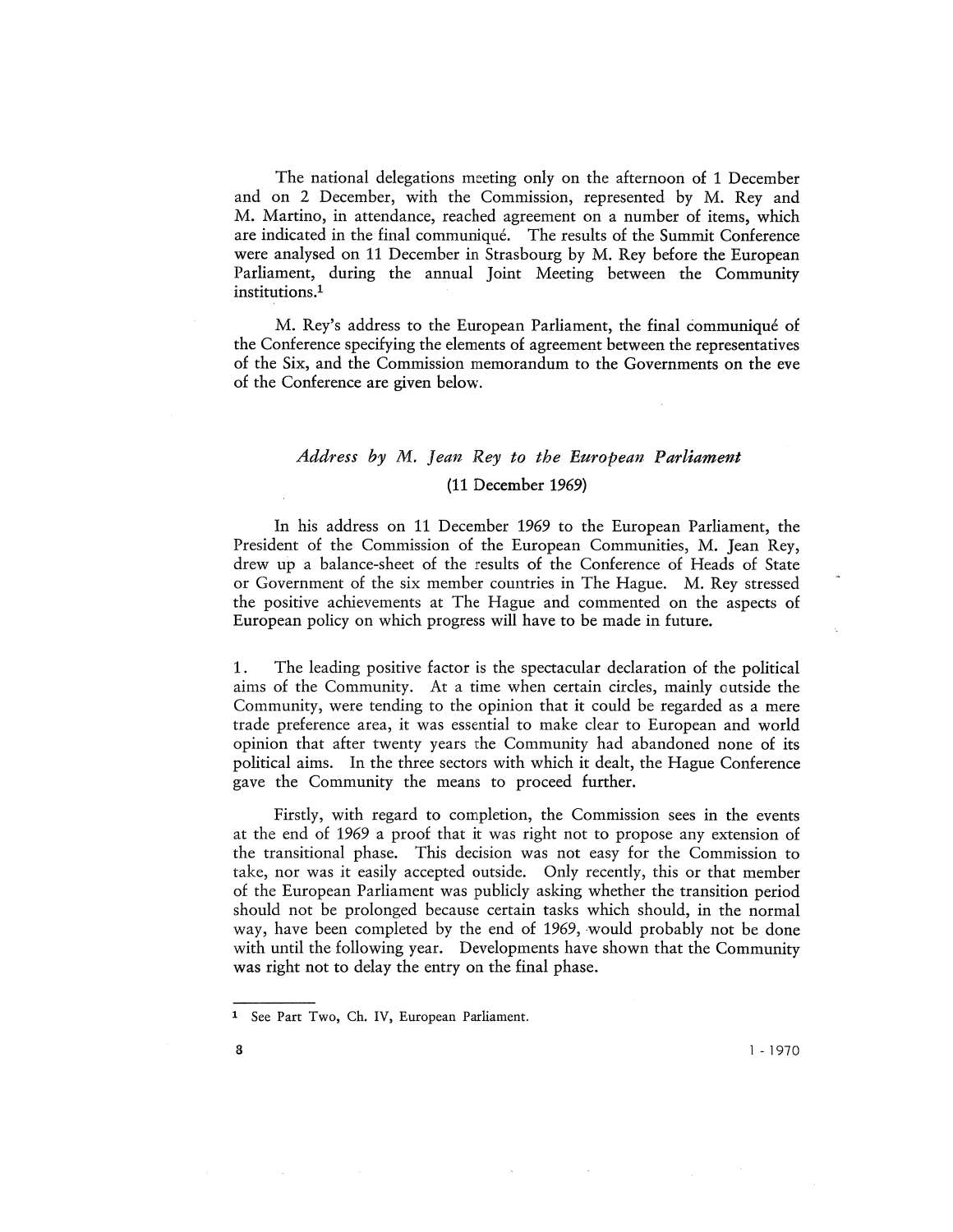Some of the decisions adopted had already been made before the Hague Conference. For instance, the regulation on the social security of migrant workers was definitively adopted after five or six years' work. The regulation on commercial policy will enable this to become truly common as from 1 January 1970. In the matter of external relations, a series of very important negotiations had been unblocked or opened in the cases of Austria, Yugoslavia, Spain and Israel, and a commercial agreement between the Community and Japan had been outlined. However, of all the progress achieved by the Council during recent weeks, the most spectacular in the view of European opinion is undoubtedly the decision adopted on Euratom, which, after several years of crisis, now has its future confirmed. The existing instrument is to preserved and its conversion to a number of new activities has been approved by the Heads of State or Government themselves.

Few items in the Hague Conference communique are as spectacular or promising as that on strengthening the Community. The Heads of State or Government declare their agreement "that within the Council, on the basis of the memorandum presented by the Commission on 12 February 1969, and in close collaboration with the latter, a plan in stages will be worked out during 1970 with a view to the creation of an economic and monetary union". In addition, "they are agreed to arrange for the investigation of the possibility of setting up a European Reserve Fund which should be the outcome of a joint economic and monetary policy". Never in 12 years had the necessity for monetary solidarity in the Community, the absence of which was first spectacularly demonstrated by the events of 1969, been expressed so forcefully or with such authority. The impending activities of the Commission will concern a number of problems: the co-ordination of economic and monetary policies, the reform of agricultural structures in the Community (1970 will be the year of decisions in this field), industrial problems, research and technology (the present progress of work indicates that next year decisions will be reached in the Community with the collaboration of the non-member countries which have been invited to take part in this effort), the reform of the European Social Fund, cited explicitly by the Hague communiqué, regional policy, and energy policy.

In the matter of enlargement, the Community is on the eve of a grea<sup>t</sup> !nternational negotiation. This time, unlike the unhappy procedure followed in 1961-63, it is no longer the Member States meeting in a mere intergovernmental conference which are to negotiate with Britain, Ireland, Norway and Denmark, but the Community as such. The Hague communique says explicitly: "The Heads of State or Government have indicated their agreement to the opening of negotiations between the Community on the one hand and the applicant States on the other". This is tremendous progress. It would be incomprehensible if negotiations concerning the common policies at present in operation in the Community were to be pursued other than by the Community as such, represented of course by the appropriate organs and institutions.

 $\sim$